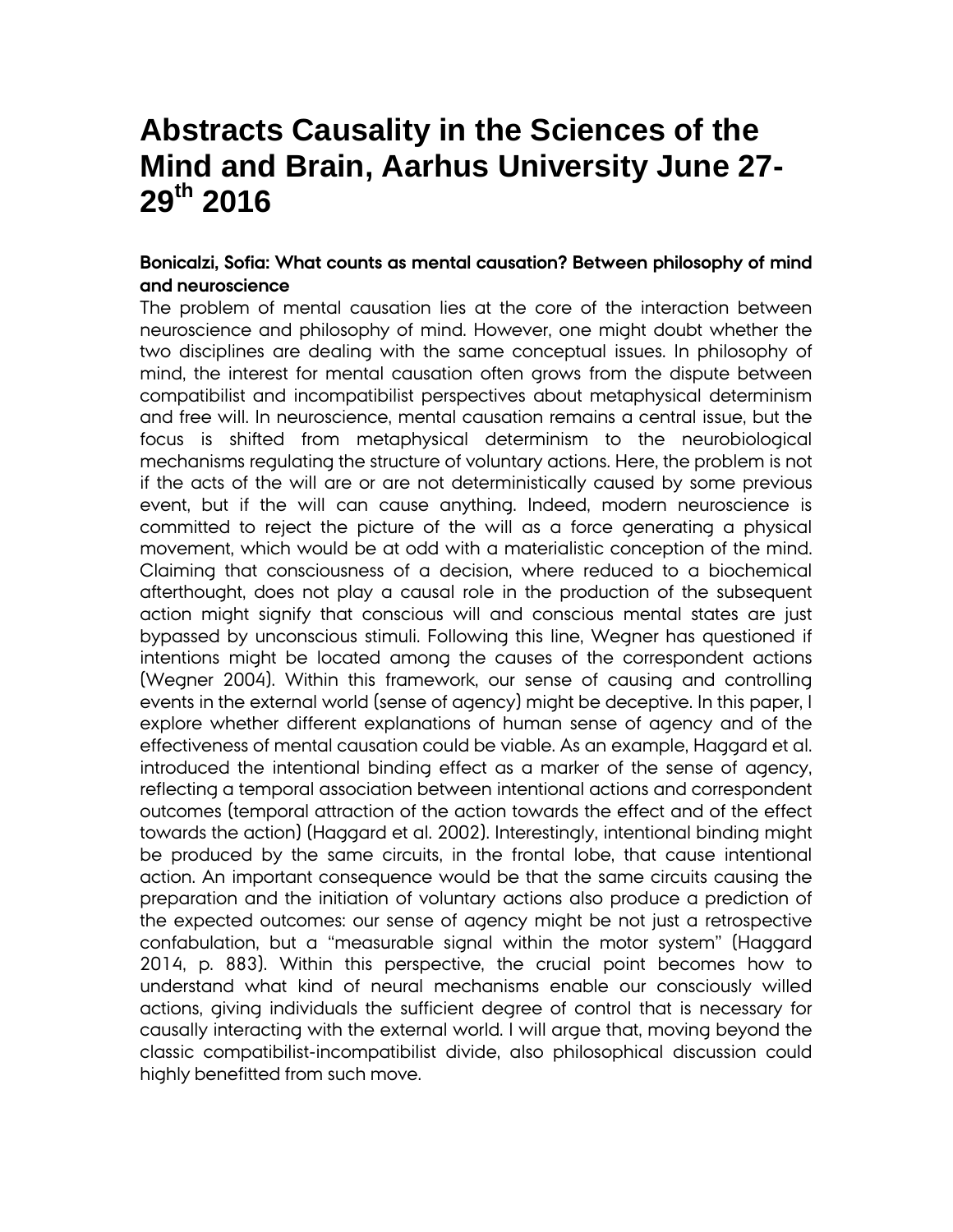# **Colombo, Matteo and Weinberger, Naftali: Modes of connectivity and causality in the brain**

Connections between brain components can be studied at different spatial and temporal scales, with different instruments, and on the basis of different data. An important distinction in the study of brain connectivity is that between structural, functional, and effective connectivity. Structural connectivity refers to physical connections linking brain components. Functional connectivity refers to statistical relationships between activities of different brain components. Effective connectivity refers to causal relations between brain components, and it "may be viewed as the union of structural and functional connectivity" (Sporns 2007).

The relationships between structural, functional, and effective connectivity represents a significant challenge to understanding causal interactions in the brain. Each type of connectivity should ideally provide information relevant to determining causal relations between different brain components, at different spatial and temporal scales. In practice, it is far from obvious that the multiple ways by which structural, functional, and effective connectivity are measured will lead to coherent conclusions about causality. In particular, it is unclear how information about structural and functional connectivity should be relevant to determining effective connectivity.

Our paper aims to clarify the various forms of brain connectivity, and their relationships to causal inference. In particular, we ask the question: How does information about structure contribute to and constrain claims about effective connectivity? We argue that present discussions have underplayed the role of structure in one respect, while overemphasizing it in another. Too little attention has been paid to developing an account of how structural knowledge constrains causal claims. At the same time, the common misconception that without such an account we can never establish causal relationships leads to the neglect of existing methods for measuring functional connectivity, which may themselves aid in establishing causal relations.

Although it has been suggested that structural connectivity places "constraints on prior beliefs about effective connectivity" (Friston 2011: 16), information regarding the physical mapping of the brain has played a minimal role in present causal modeling methods for the brain. Certain methods relying on time-series data, such as Granger causality, transfer entropy, and algorithms for causal search, omit structural information by design. In contrast, dynamic causal models provide an explicit link between the functional relationships among neural regions and the physical processes underlying these relationships. Nevertheless, we raise doubts about the degree to which present applications of such models are informed by knowledge of structural connections.

Many discussions of connectivity presuppose that it is impossible to establish the presence of causal relations in the absence of structural information. Yet there are several principles for inferring causality from probabilities without explicit appeal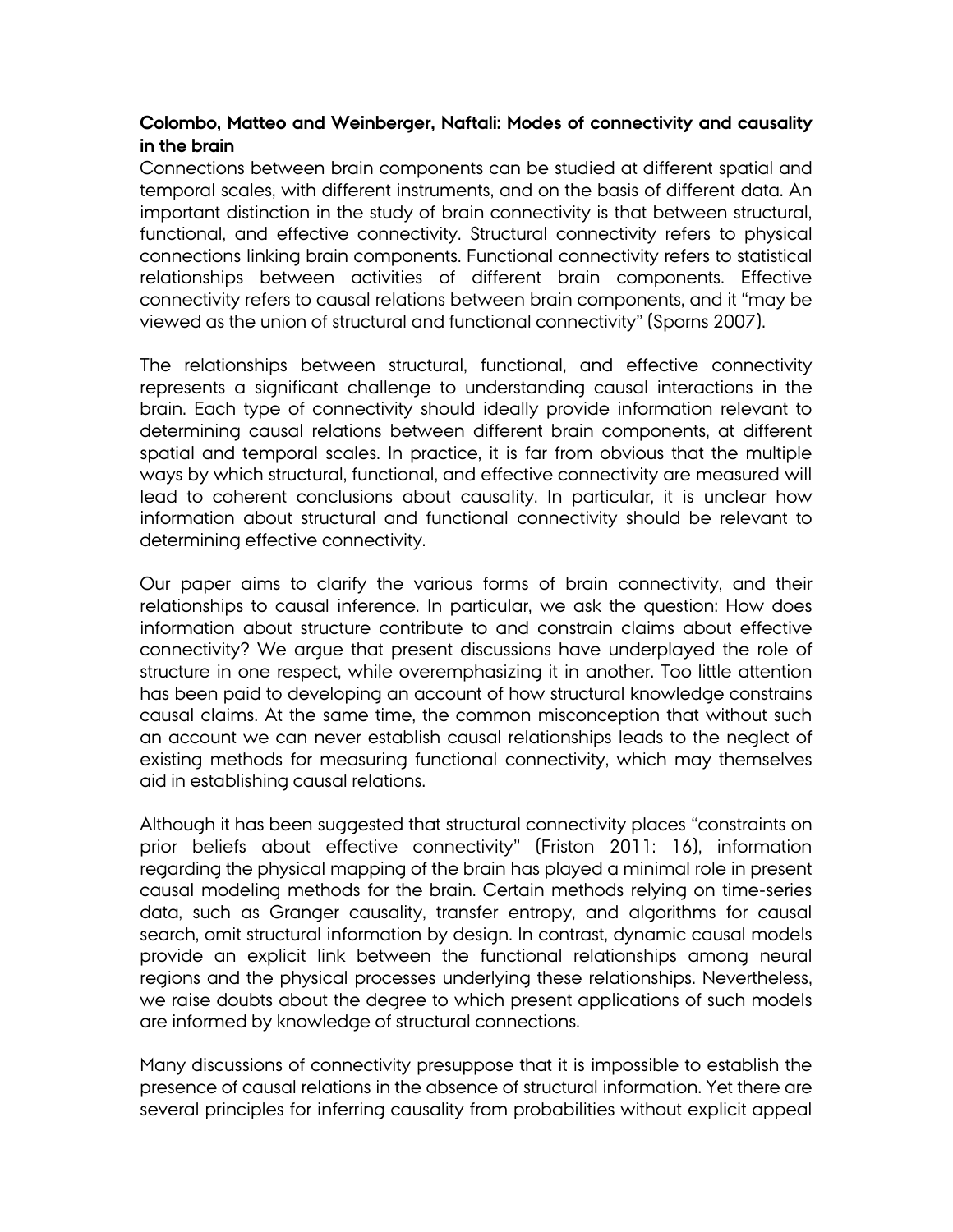to such information (e.g. Causal Markov Condition, faithfulness, minimality, etc). There has been little work on the applicability of these principles in the domain of neuroscience. Even if these principles accurately describe the relationship between causal and functional dependence, successfully using them requires an adequate measure of functional dependence. Even so, the existence of such principles undermines the common position that statistical knowledge may only be transformed into causal knowledge by adding information about structural connections.

# **De Vreese, Leen: Choosing for a descriptive or a theoretical approach to psychiatric classification in the DSM: it is all about the causes.**

Starting with the third edition of the DSM in 1980 (The diagnostic and statistical manual of mental disorders III), a descriptive approach to mental disorders was taken as a starting point. The editors were following the point of view much earlier defended by the well-known German psychiatrist Emil Kraepelin (1856- 1926). He argued that, unfortunately, a precise description of psychopathology was the best we could have in psychiatry, since too little was known about the workings of the brain. Things did not change too much over the course of several new editions of the DSM, till the members of the DSM-V taskforce promised to move away from the purely descriptive approach towards a theoretical approach which was informed by basic sciences such as genetics and neuroscience. This would also help to minimalize the perverse effects of the descriptive approach, such as the increasing trend of medicalization. However, the result was disappointing for those who had hoped for a big revolution and DSM V is still to a large extent building further on the descriptive approach of its predecessors. The direction in which the DSM should evolve in the future is now in the middle of the philosophical (and broader) debate about the DSM. Some argue that, although (neuro)sciences evolved a lot in the last couple of decades, the brain is so complex that we are still far away from reaching the area in which we can replace the descriptive approach by a theoretical one. Others are much more optimistic and argue that it is already possible for the DSM to start taking the route towards a fully theoretical approach. These convictions are related to convictions about our knowledge of the causes of mental disorders. Some argue that for several mental disorders, we have now gathered enough scientific knowledge to support the idea that they have stable underlying biological mechanisms, others argue that our knowledge about biological causes is far too limited, and/or that mental disorders cannot be scientifically understood from a reductionist point of view, but will always need a biopsychosocial approach. Interestingly, since the "causal knowledge" we have is largely based on psychopharmacological findings, this is also related to the question of what kind of causal evidence we get from psychopharmacology and whether this is a reliable source for knowledge on the causes of mental disorders. In my talk, I want to analyze the current philosophical debate and sort out the relations between convictions about the approach that the DSM should take in the (near) future (descriptive or theoretical) and convictions about the role of biological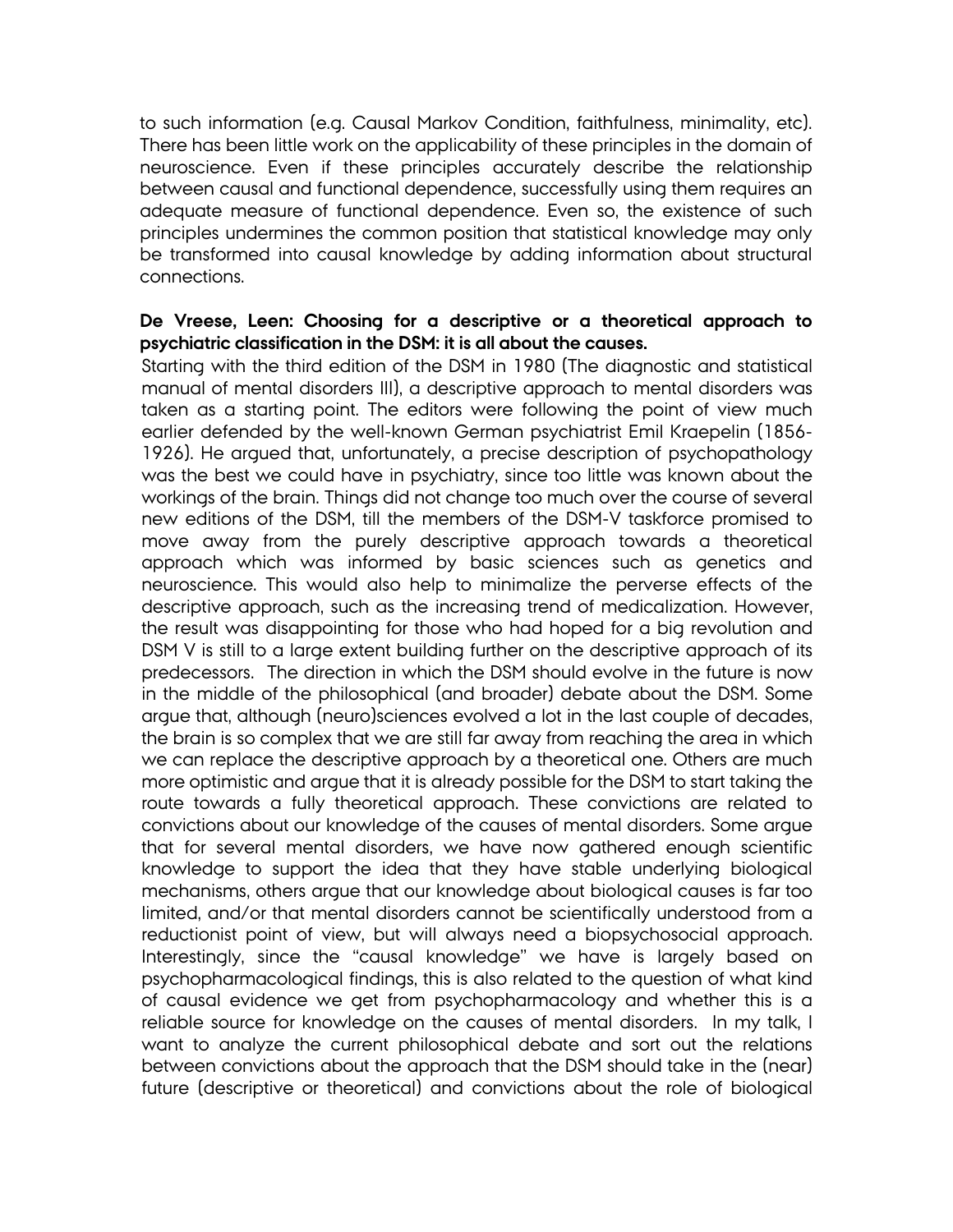causes in mental disorders, about the extent to which knowledge about biological causes have or have not been found, and about what kind of causal evidence we need for this. This way, I will explore whether or not this battle between descriptivists and theoreticists cán be fought out, and whether we really have a choice to make.

## **Drozdzewska, Anna What do interventions tell us about causation? The dialogue between philosophy and neuroscience.**

In this presentation we will focus our attention on interventionism, an approach to causation that grasps the core of experimentation, that of manipulation. The approach was famously developed by, among others, Menzies and Price (1983) and Woodward (2003 ). Although diverse formulations of this argument differ in specifics, the main assumption across all of them is that causes can be seen as tools through which we manipulate effects. In other words, if an event X is a cause of an event Y, the manipulation of X will change Y. One of the initial goals of the approach was to provide a solution to the Causal Exclusion Argument, made famous by Jaegwon Kim (1998, 2005).

We will discuss interventionism in the light of the ongoing discussions on free will, encompassing both philosophy as well as neuroscience. The ideas presented here were initially inspired by the realization that interventionism, although applied in both domains in a very similar manner, leads to contradicting results. We argue that, for free will to be possible, mental events have to be causally efficacious, which makes the question on the possibility of free will's existence partially dependent on the solution of the Causal Exclusion Argument. The core idea of interventionism follows a line of thinking very broadly applied in scientific experiments, where we manipulate different variables and observe how they influences the effect. Partially, this is also true about the experiments on free will, starting from the classic Libet's experiment (1983, 1985) through the modernized variations conducted by Haggard (e.g. 2001) and Soon (2008). Although neither intentions nor brain processes are manipulated in those experiments, the underlying assumption is that if we know what causes our actions, brain processes or conscious intentions, we might be able to manipulate it. Other experiments try directly to manipulate various parts of the brain, resulting in for instance, movements not initiated by an individual. In neuroscience the interventionist approach leads to conclusion that free will does not exist. In this presentation we will discuss some of the issues with this approach, directly related to the idea of manipulation.

On the other hand in philosophy, interventionism is often used to defend mental causation, and through it, the possibility of free will (List and Menzies, forthcoming). Through the principle of multiple realization connected with the idea of manipulation of the cause, the authors conclude that, roughly, since intentions could have supervened on a different physical event, and if we would have manipulated the intention, the action would not have been executed. It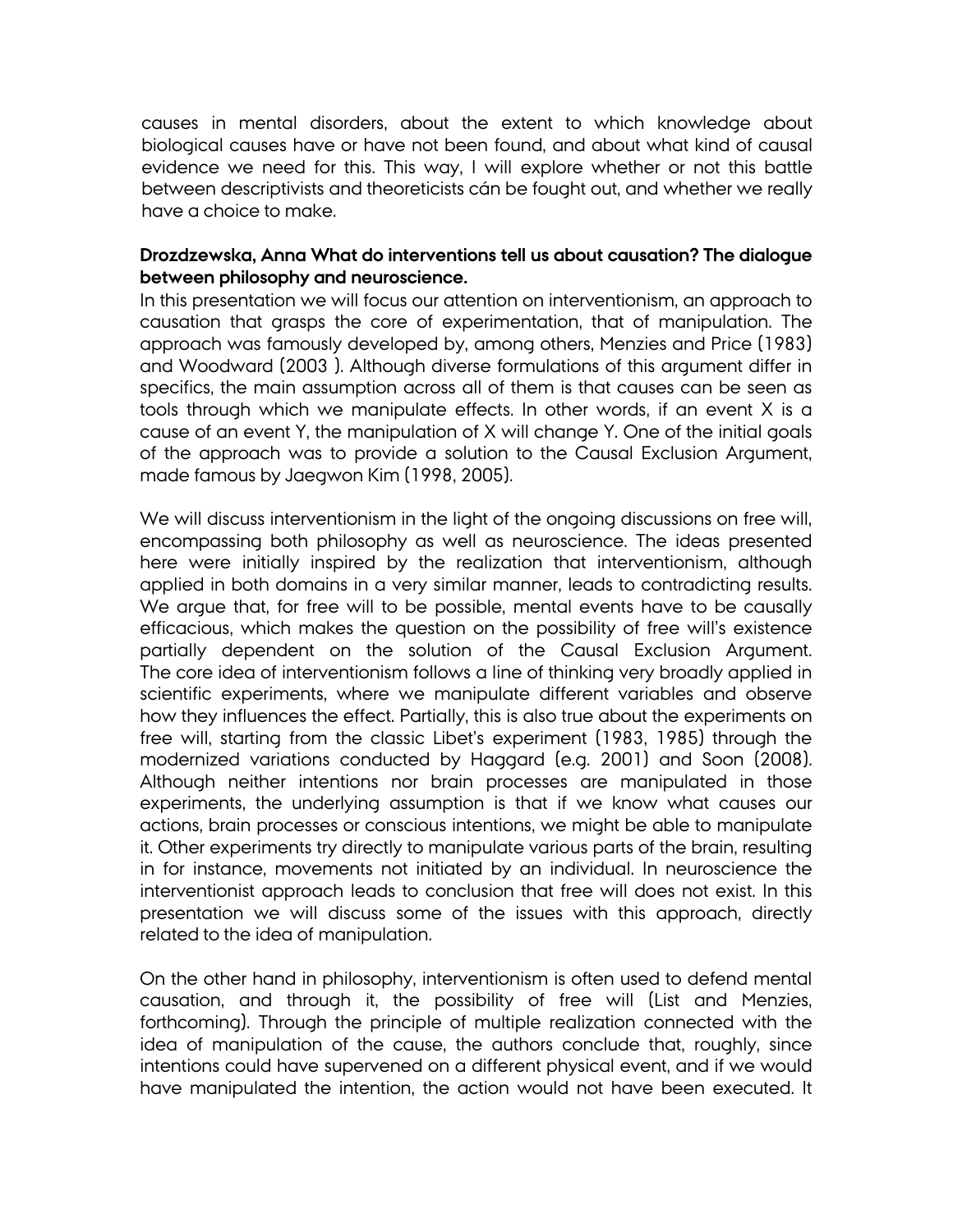follows that the cause which, when manipulated, changes the action is the intention and not its (multiply realizable) physical basis. In this presentation we will point out that because of the principle of supervenience, interventionism, when applied to mental causation, proves the inefficacy of the mental rather than the opposite, in line with neuroscientific conclusions. We will conclude by showing that the idea of manipulable causes only works when applied to two events not related through supervenience.

#### **Gebharter, Alexander: Causal exclusion and causal Bayes nets**

Causal exclusion arguments, most famously advanced by Kim (2005), can be used as arguments for epiphenomenalism or as arguments against nonreductive physicalism. Epiphenomenalism is the view that mental events are caused by physical events, but have no effects upon any physical events. Nonreductive physicalism, on the other hand, basically consists of three assumptions: Mental properties supervene on physical properties, mental properties cannot be reduced to physical properties, and mental properties are causally efficacious.

In a nutshell, causal exclusion arguments assume non-reductive physicalism and conclude from several premises that mental properties supervening on physical properties cannot cause physical or other mental properties. The notion of causation used in these arguments is, however, typically somewhat vague and not specified in detail. In this talk, I model two variants of the causal exclusion argument by means of causal Bayes nets (CBNs). The hope is that such a modeling allows to draw new and empirically informed consequences about the validity of causal exclusion arguments, which would be directly relevant for the sciences of the mind and brain.

The talk is structured as follows: In the first part I briefly introduce two variants of the causal exclusion argument. In the second part I reconstruct these two variants within the theory of CBNs and evaluate their validity. This requires an answer to the question of how supervenience relationships should be represented in CBNs and a test for evaluating whether the instantiation of a property X at least sometimes contributes something to the occurrence of another property Y. I will argue that supervenience relationships can be treated similar to a CBN's causal arrows. I will then suggest a method for testing a property's causal efficacy on another property. This method is based on one of the theory of CBN's core axioms, viz. the causal minimality condition (cf. Spirtes et al., 2000, p. 31). I conclude by demonstrating that mental properties supervening on physical properties cannot be causally effective if two assumption typically made when doing causal modeling are met, viz., the causal Markov condition (cf. Spirtes et al., 2000, p. 29) and the causal minimality condition. In the third part of the talk I investigate the consequences of these findings for the interventionist debate on the causal exclusion argument (cf. Shapiro & Sober, 2007; Woodward, 2008; Baumgartner, 2010).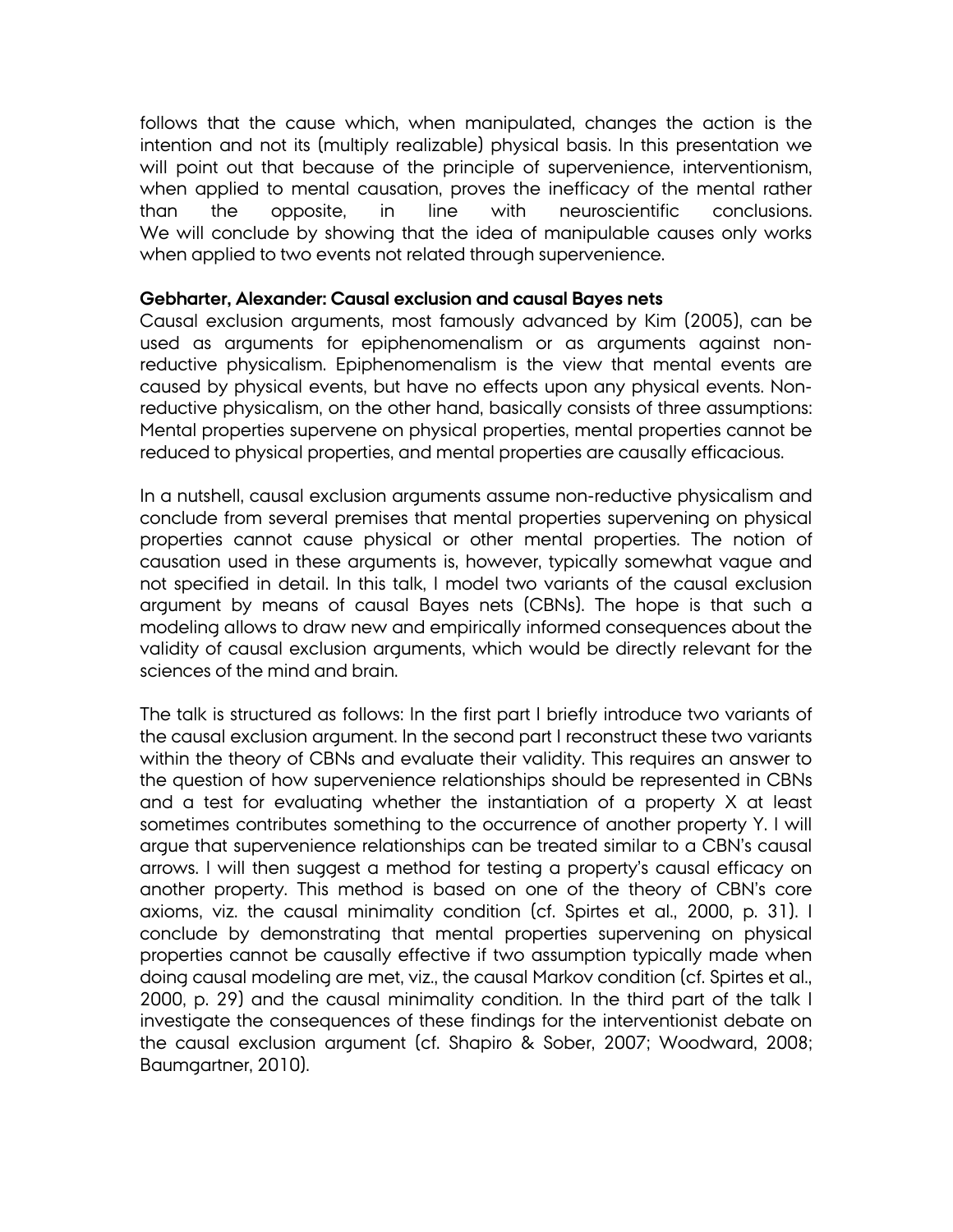#### **Gervais, Raoul: Causality and Evidence in Psychology**

When it comes to causal explanation, two approaches dominate psychology: the cognitive approach, which seeks to explain behavior in as effects of mental constructs (cf. Lamberts & Goldstone 2004 for reviews), and the functional approach, which seeks to explain behavior as effects of elements in the environment (Chiesa 1994; Hayes 1995). Thus, one can explain classical conditioning effects as caused by association formation in memory, or as the effect of pairing of stimuli. Negative priming can be explained as resulting from the inhibition of mental representations, or as resulting from the preceding presentation of a related stimulus, and so on.

It has been cogently argued that both these approaches have their merits, and that their combination may in fact be a source of progress for psychology (De Houwer 2014). However, the notion of causality may be a potential stumbling block. In particular, the evidence for causal claims in the cognitive approach is mainly probabilistic, since it deals with unobservable constructs, while the functional approach uses mechanistic evidence, since features in the environment can be observed or measured, and manipulated.

Does this mean that causal pluralism is the way to go? This would undermine the efforts of making the cognitive and functional approaches compatible. Moreover, in the context of the health sciences, Russo and Williamson (2007) argue that this move would confuse causal claims with the evidence for causal claims, and that instead an epistemic notion of causality is required that can account for the diversity of causal evidence – a situation that applies just as well in the case of cognitive psychology (or so I will argue). In this paper, I will argue that Menzies' functional-role account of causation is suited to this job. According to this account, causal relations are defined as playing certain functional roles with respect to abstract causal models, where a model is an ordered pair of the kind of system at hand, and the laws governing that system. In this vain, the causal relations between behavior and mental constructs, and between behavior and environmental factors, can co-exist as playing different, mutually compatible explanatory roles, and be argued for on the basis of diverse types of evidence. Thus, this account of causality has the promise to capture quite naturally the explanatory practice of both the cognitive and the functional approach, and hence to remove a potential obstacle to combining them.

# **Green, Sydney Katherine: A Defense of the Evidence-Based Medicine Model in Psychotherapy: Placebos and the Role of Culture in Healing**

The appropriateness of the evidence-based medicine (EBM) model for research into the efficacy of psychotherapeutic techniques has been heavily debated. EBM, first developed within the context of pharmacology and surgery, holds that clinicians should practice only those therapies which have been shown to be effective in randomized controlled trials. It is argued that such studies provide the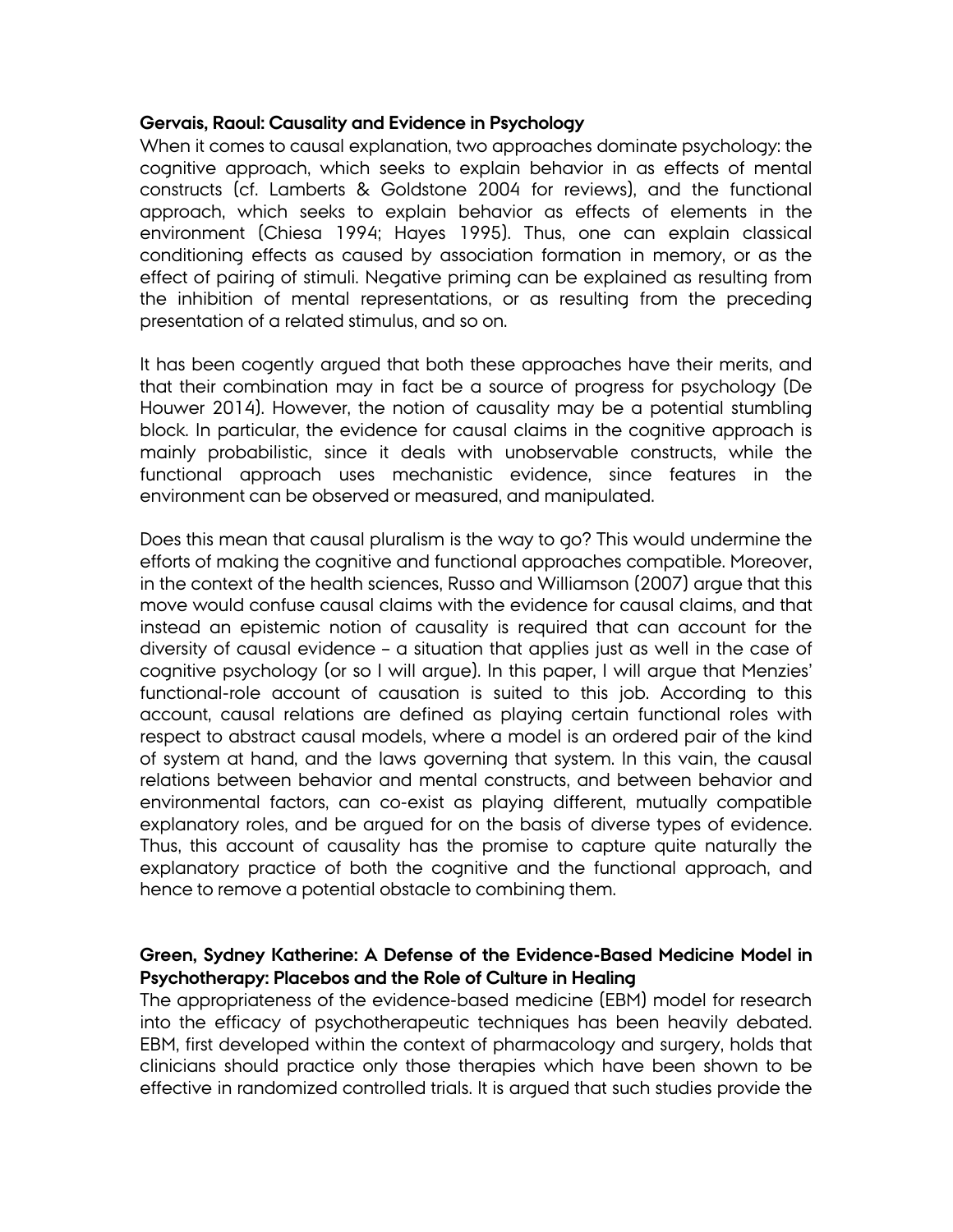only epistemologically-reliable means for evaluating a treatment's efficacy in remedying disorder, and for demonstrating a causal link between the treatment and the resulting cure. Therefore, if psychotherapy is to maintain the same rigorous scientific standards as pharmacology and surgery, it has no choice but to adhere to the evidence-based model. However, in direct opposition to this idea, many have argued that studying and evaluating psychotherapeutic techniques in such a manner is misguided. These critics argue that psychotherapy is fundamentally different from pharmacology and surgery, citing the disproportionately large role played by placebo effects in psychotherapeutic efficacy. They argue that the presence of placebo effects makes it difficult, if not impossible, to gather valuable information about causality in psychotherapy in a clinical trial setting. Thus, in place of EBM and the research methods it prescribes, they recommend various alternative approaches to studying psychotherapy, ranging from phenomenological studies of patient experiences to clinical narratives.

I argue that this rejection of EBM's use in psychotherapy is misguided. While others before me have attempted to defend EBM, they have not yet adequately addressed the specific criticisms of those who argue against its use. Rather than engaging with their critics, EBM's defenders too frequently give a blanket response to all criticisms, theoretical and practical alike: that there is simply nothing better out there. In contrast to these currently-existing defenses of EBM, my approach goes beyond this strictly negative argument. Instead, I use the arguments of EBM's critics to motivate its reconceptualization, not only in psychotherapy, but in other branches of medicine as well. I argue that the criticism of EBM is based on a flawed conceptualization of placebo effects. Taking inspiration from the anthropological work of Daniel Moerman, I argue that a more nuanced understanding of placebo effects, one which recognizes the causal role that culture and other social factors play in all healing processes – mental and physical alike – will show that there is no categorical difference between the way patients respond to pharmacological and surgical medicine on the one hand and the way they respond to psychotherapy on the other. Although this more nuanced understanding exposes certain methodological pitfalls present in psychotherapy trial design, I argue that it also offers ways of remediating those pitfalls, ultimately strengthening the epistemological power of the EBM model of research.

#### **Grünbaum, Thor: Counting Computational Mechanisms**

Milner and Goodale's theory of vision and action – the so-called Two Visual Streams Hypothesis (TVSH, for short) – has received a great deal of attention in cognitive neuroscience and philosophy of mind. TVSH plays a central role in philosophical discussions of the nature of perception and its content (Matthen 2005, Briscoe 2008, Wu 2014), the nature and function of consciousness (Clark 2001), the nature of action and control (Wallhagen 2007, Clark 2007, Mole 2008, Wu 2013) and the nature and status of folk-psychology (Bermudez 2006, Spencer 2007, Grünbaum 2012). For instance, Matthen (2005, e.g., p. 313) used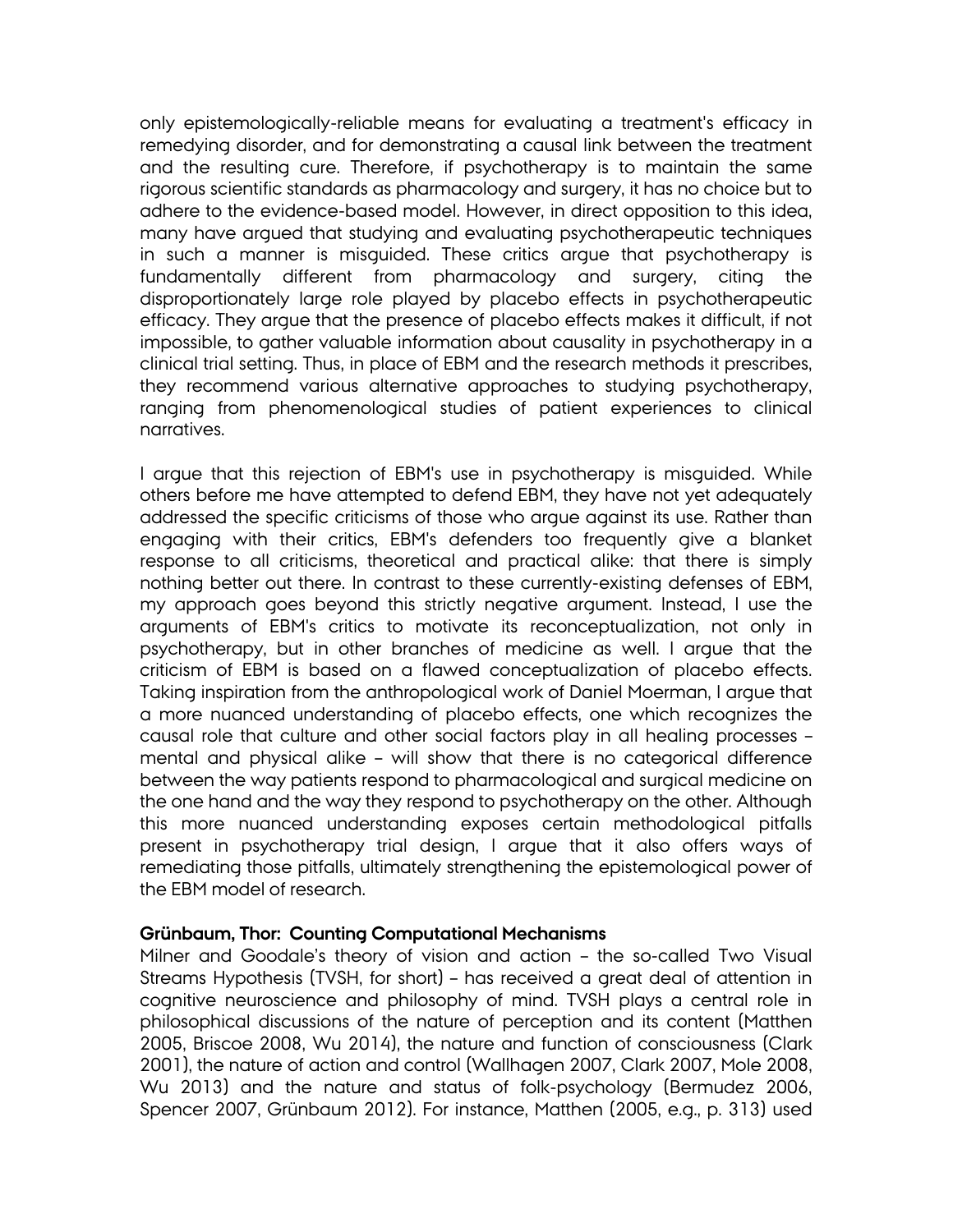Milner and Goodale's TVSH to support the claim that visual object experience is characterized by a "feeling of presence". Clark (2001) has used TVSH to argue that visual consciousness is for high-level cognition and plays no role in "on-line" control of action. And the view has also been used by Bermudez (2006) and Spencer (2007) to argue for the falsity of our folk-psychological explanations of object-oriented actions in terms of visual experience of objects and conscious intentions.

These philosophical debates have been preoccupied predominantly with the issue of consciousness – issues such as the role of consciousness in control of action and the neural correlates of consciousness (e.g., Kozuch 2015). For the most part, they have been conducted as though the functional model of perception and action at the heart of TVSH (i.e. the functional perception-action model, or 'PAM' for short) had been uncontroversially specified. In fact, however, there is ongoing debate in the cognitive-psychological and neuroscientific literature about how best to specify PAM (Goodale 2014, Schenk and McIntosh 2010); moreover, it remains unclear how the specification of PAM relates to claims about consciousness. These ambiguities motivate the present paper. My aims are twofold: First and foremost, I identify a basic methodological problem that is inherent in studies designed to identify the correct version of PAM. Specifically, I demonstrate that scientific and philosophical discussions of PAM commonly assume a particular view of the individuation of computational mechanisms, and argue that if we assume this view of individuation, then behavioural evidence cannot be used to adjudicate between competing formulations of PAM. Secondly, if the argument of this paper is sound, then it has consequences for the use of Milner and Goodale's perception-action model to support strong claims about the architecture of the mind and the role of consciousness.

#### **Kaiserman, Alex: Interventionism and Mental Surgery**

The interventionist account of causation analyzes causal claims in terms of correlations under interventions, manipulations of variables which satisfy certain conditions. Campbell (2007) has recently argued that one of these conditions – the so-called 'surgical' constraint – runs into trouble when we try to use interventionism to model causation in psychology. The problem is that the constraint implies that an intervention on an intention should remove that intention from the influence of its rational causes. But it is implausible that our interest in psychological causation is an interest in what would happen in situations in which the rational autonomy of an agent is suspended in this way. "Someone who seemed to find him- or herself in that situation...would experience this as thought insertion, the feeling that someone else's token thought has been pushed into your mind…It is exactly this situation that we are envisaging, though, when we think in terms of surgical intervention on possession of an intention" (Campbell2007:62)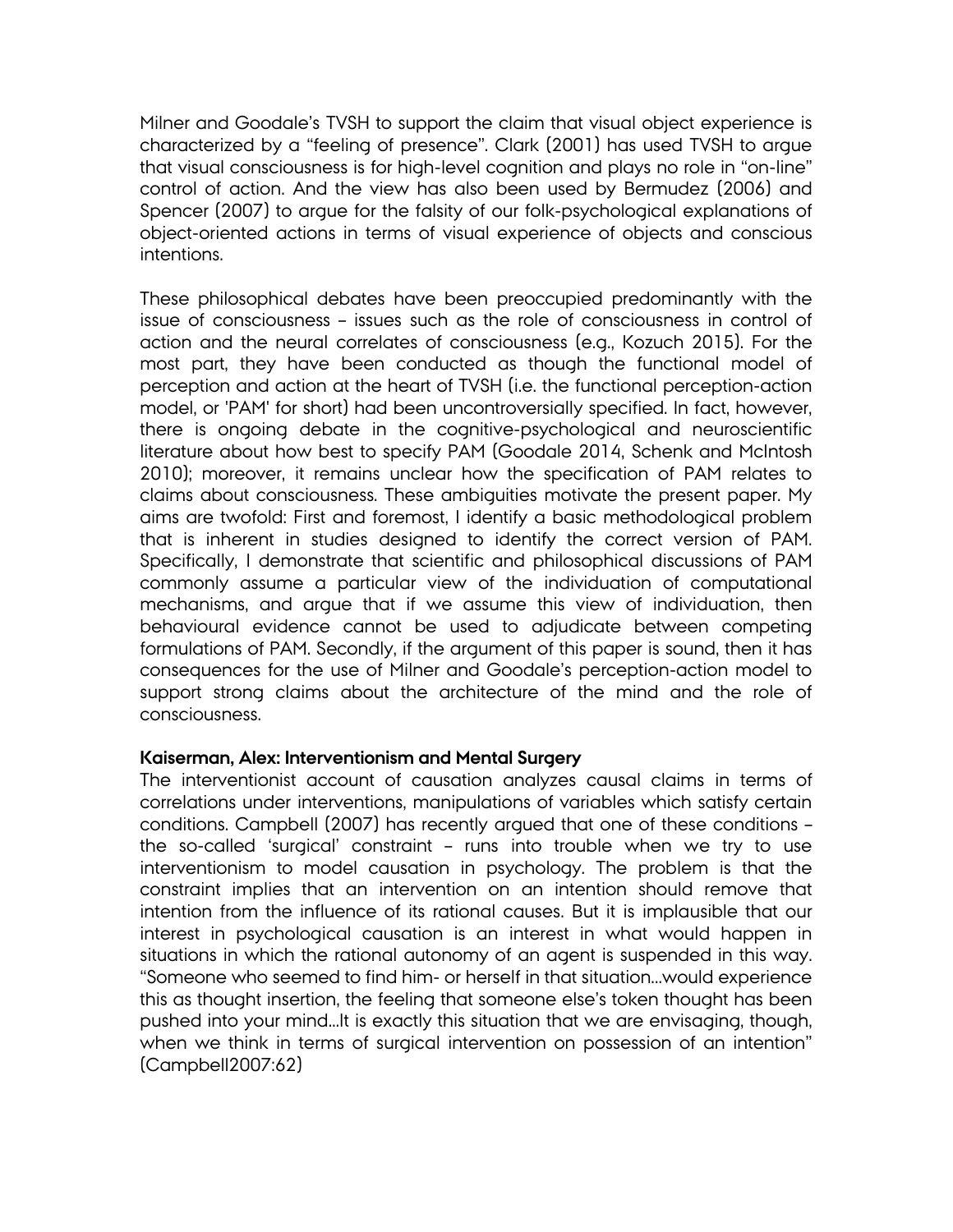This paper defends two claims. First, I will argue that the problem Campbell raises for interventionism is in fact an instance of a wider problem, which I call the problem of 'abrupt transitions'. Suppose I'm driving in the right-hand-lane of a dual-carriageway, and realize too late, at time t, that I need to take the next exit. I miss the exit, and as such I am late for my meeting. If Campbell is right, an intervention on my being in the right-hand-lane at t would have to remove this event from the influence of my location at any earlier time. One can certainly imagine interventions like that – involving teleportation devices and the like – but it's implausible to suppose that our interest in whether my being in the right-handlane at t caused me to be late for my meeting is an interest in what would have happened had such bizarre conditions been in place.

David Lewis solves this problem by insisting that "we should sacrifice the independence of the immediate past to provide an orderly transition from actual past to counterfactual present and future" (Lewis 1979: 463). I show how to capture this solution within an interventionist framework. First, I show how the surgical constraint as stated by Woodward is ambiguous, and distinguish between a weak and strong version. I then argue that the problem of abrupt transitions arises only for the strong version. I conclude that the weaker constraint is the correct constraint to adopt. On this version of interventionism, an intervention on an intention to act can operate through the usual rational causes of that intention, so long as there is no independent causal route from the rational causes to the action. I illustrate this by discussing some actual interventions on intentions from the experimental literature (Webb and Sheeran 2006). I end by discussing familiar problem cases from the philosophy of action literature, arguing that my revised surgical constraint can capture exactly the difficulties raised by these cases.

#### **Kästner, Lena Causal Mechanisms -- Not the One and Only …**

According to the mechanistic view, scientists explain phenomena by uncovering the mechanisms responsible for them (e.g. Machamer, Darden, and Craver 2000, Craver 2007, Bechtel and Abrahamsen 2005, Illari and Williamson 2012). What precisely this "being responsible for" means, however, is a matter of heated debate in contemporary philosophy of science (see e.g. Couch 2011, Harbecke 2010, Leuridan 2012). The suggestions vary significantly as an effect of what exactly we take to be "the phenomenon to be explained" and the "mechanism underlying it", respectively. Most prominently perhaps, we are told to conceive of the relation between mechanisms and their phenomena in causal or constitutive terms depending on their spatio-temporal characteristics and boundaries (see also Kaiser and Krickel forthcoming). While such metaphysical analyses certainly shed light on phenomenon-mechanism relations, they remain silent about the relations between different explanatory projects in empirical research.

In practice, mechanisms are supposed to explain a whole collection of different things: processes with multiple phases, end products or final stages of processes, stable states, continuous or repetitive behaviors, even properties. Naturally the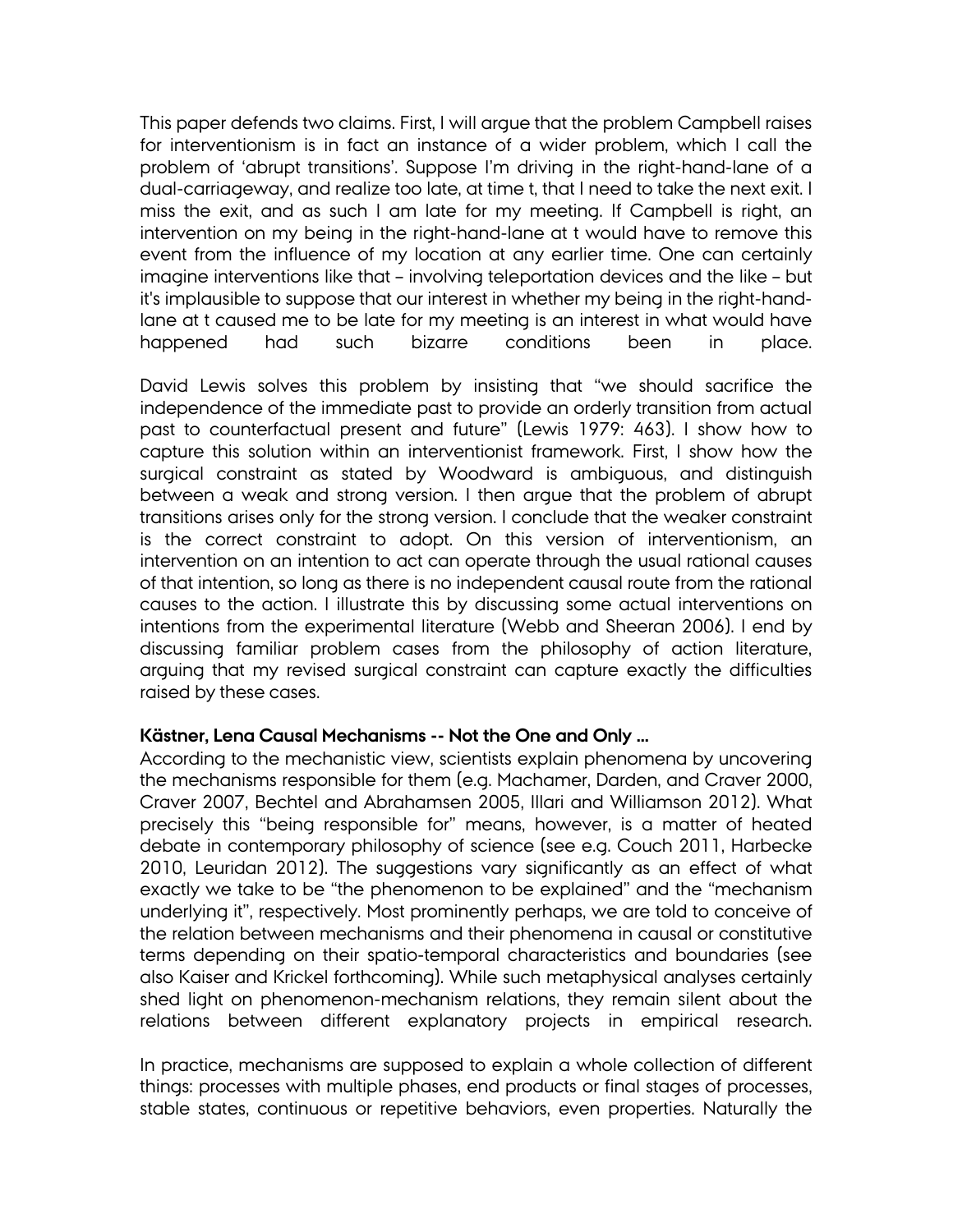relationship between the "phenomenon" and the "mechanism responsible for it" will vary with the nature of the relata. A causal sequence can cause an end product to be generated, an arrangement of interactions can constitute an overall complex process, etc. While the explanatory projects focusing on causal and constitutive factors, respectively, are metaphysically quite different, scientists actually flip back and forth between them quite frequently even within a single research project. This is also highlighted by recent discussions on mechanism discovery. For instance, Craver and Darden (2013) suggest that researchers need to employ different strategies if they aim to find mechanisms that produce (cause), underlie (constitute), or maintain their phenomena, respectively.

While this may sound temptingly metaphysical, I suggest a somewhat pragmatic reading of the triade. Building on a well-known example from biology—lactose metabolism—I illustrate how scientists' search for explanations is guided by different research questions throughout the discovery processes. Depending on exactly what research questions they ask at any given point, scientists will differentially emphasize causal, constitutive, or continuous aspects in the mechanistic explanations they construct. There are two lessons to learn form this: (i) Causal explanations are undoubtedly an important part of the enterprise, but there is more. Indeed, insights about constituents or maintaining factors may be more important for some explanatory projects. And, (ii) to speak of mechanisms that produce, underlie and maintain their phenomena, respectively, does not mean that there actually are three different sets of goings-on in the world. Rather, it is a matter of perspective. What exactly we take "the phenomenon" to be depends on the explanatory project we pursue and which research questions we ask. What kind of mechanism can be "responsible for it" is determined by the nature of the phenomenon. This, in turn, determines not only the phenomenonmechanism relation at hand but also whether our mechanistic explanations will emphasize causal, constitute, or continuous aspects.

#### **Kleinberg, Samantha What causes a causal relationship?**

While computational causal inference focuses on finding relationships between pairs of variables, many biological systems cannot be understood in this way. Our prior work on the physiology of patients recovering from stroke found that a loss of connectivity in the brain may lead to the emergence of new connections to maintain homeostasis. If we focus only on finding relationships between pairs of variables (whether this means edges in a graph, or quantifying the significance of each relationship), we would miss a key discovery here: that fewer causal relationships lead to the development of new ones. That is, it may not be the specific relationships that are important, but rather that a loss of connectivity leads to new connections, which may differ between individuals. This problem is tightly linked to that of nonstationarity, where causal relationships may change over time, and which has proven challenging for inference. In this paper we show how searching for causes of system changes can lead to better handling of nonstationarity and more informative inferences.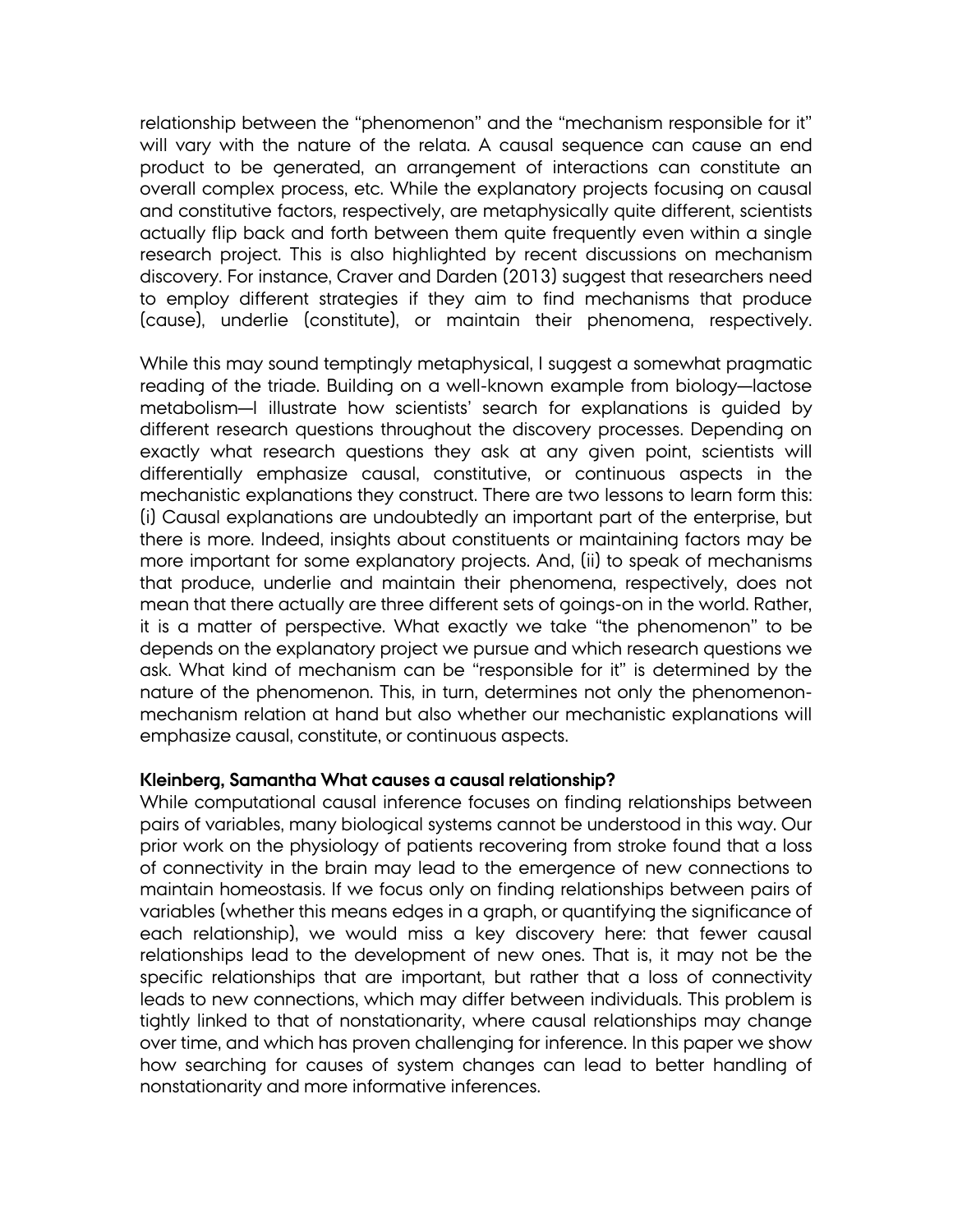One of our key findings about stroke recovery is that whether a patient experiences brain swelling in part depends on brain oxygenation, but this relationship is modulated by the overall state of the patient. Swelling that develops earlier on during stroke recovery, in contrast, depends primarily on fluid status in the brain. Finding when and why such a relationship changes is key to effective treatment, ensuring that the actual cause of swelling is targeted directly. With traditional inference methods, though, such nonstationary time series are either transformed to be stationary (so this relationship will never be found) or involve partitioning the data into stationary subsets (which is computationally intensive and not always possible when features are continuously changing, such as during long-term weight loss).

More broadly, if the relationship between two variables changes (either emerges as a new connection, or changes in intensity) there must be a factor that modulates this. In the example above, patient state is a cause of the causal relationship between brain oxygenation and swelling. In general, however, this modulating factor may be an event (e.g. new law being passed) or a continuous change in a variable or property (e.g. weight loss over time). In both of these cases, it is important to note that it is not the event that directly brings about an effect, but rather the event modulates how other factors interact: creating a new connection, or strengthening/weakening existing ones.

In this paper we discuss how methods for causal inference from observational data can be adapted to handle this type of relationship, and illustrate our proposed approach using the example of stroke recovery. For infrequent, discrete, events we can use these event times to split the time series and then search for relationships within segments, instead of trying to find periods of stationarity. For continuously changing events, we show that we can recover functional relationships between a modulating factor and a causal relationship itself.

# **Kostic, Daniel Topological controllability of the brain: a case of non-causal interventionism**

On Woodward's view, to explain an event or outcome is to provide "information about the causes of that outcome"(Woodward 2010: 291). Causes are understood along interventionist lines: two features are causally related just when, given some background circumstance, there is a possible intervention on the state of one feature that changes that of the other. The causal information is explanatory precisely because it can be used to answer what-if-things-hadbeen-different contracts and the contracts of the contracts of the contracts of the contracts of the contracts of the contracts of the contracts of the contracts of the contracts of the contracts of the contracts of the co

Topological approach also utilizes notion of interventions, in which features of network topology allow us to understand the system dynamics as a function of its structure. For example, the Watts and Strogatz (1998) small-world network model was built in such a way that starting from a ring lattice it has n nodes and k links. The structural properties of such a network are quantified by using its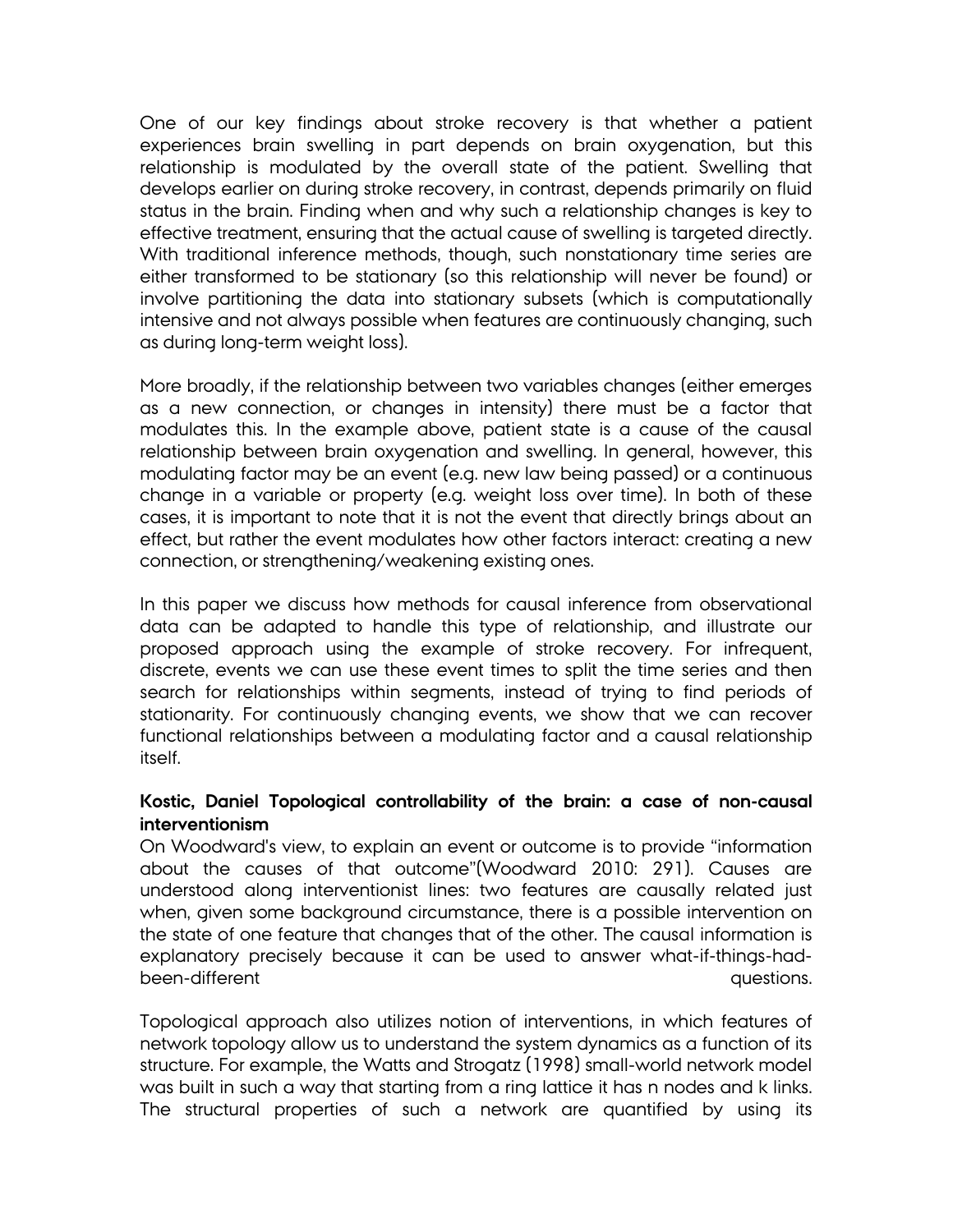characteristic path length, which measures a typical separation between two nodes in the network, which is expressed as L(p); and the clustering coefficient C(p), which measures the cliquishness of a typical neighbourhood of nodes. The small-world networks are characterized by low L(p) values, which is due to a few long-range links. Such 'short-paths' connect nodes that would otherwise be much farther apart and in effect shortening the path lengths between the whole neighbourhoods, and neighbourhoods of neighbourhoods. An explanation of why infectious disease will spread more rapidly though a population which instantiates a small-world topology, appeals to these structural features: pathogens can reach much larger number of nodes more rapidly if the L(p) is low and the C(p) is high. This explanation is specifically non-causal because the explanans cites only mathematical values of the model, not the causes.

Recent work in network neuroscience builds upon these ideas and conceives interventions through network control theory. It investigates how structural features of the brain networks determine temporal features of its cognitive dynamics (Bassett et al 2015). On this view neural system has a trajectory, which is a temporal path of the brain through various states, "…where a state is defined as the magnitude of neurophysiological activity across brain regions at a single time point." (Bassett et al, p. 2). Controllability is understood as a possible intervention on the mathematical measures of the structure that allows particular nodes (brain regions) that are at key locations in brain's topology to reach some other nodes. This measure allows us to find the brain region which is a control node, one that affects global topology, which ultimately affects temporal dynamics.

The significance of interventions is that they allow us to find explanatorily relevant variables. The only difference between the causal and non-causal interventions is what kind of explanatorily relevant variables they allow us to find. In the traditional interventionism it's causally relevant ones, in topological interventionism it's the properties of topology through which some activity drives the system to diverse states. Explanation of activity that drives the system and topology through which it's driven are distinct, the former is causal and the latter is non-causal, but both are interventionist.

## **Missal, Marcus: Experimental evidence in favor of a pluralistic conception of causality**

Causal cognition encompasses different phenomena like causal inference and perception. Is the same causality concept valid in these different instances? In causal inference studies, causality is often conceptualized as a dependence relationship that can be intervened upon by operations on graphical models (see Danks 2014). In contrast, causality perception probably results from an inner representation of forces acting on objects. If two objects collide, we 'perceive' that something is transferred between them (energy, momentum) and we describe the resulting change of motion as causal. This causality 'perception' is congruent with the general definition of causality by transference: « Two events a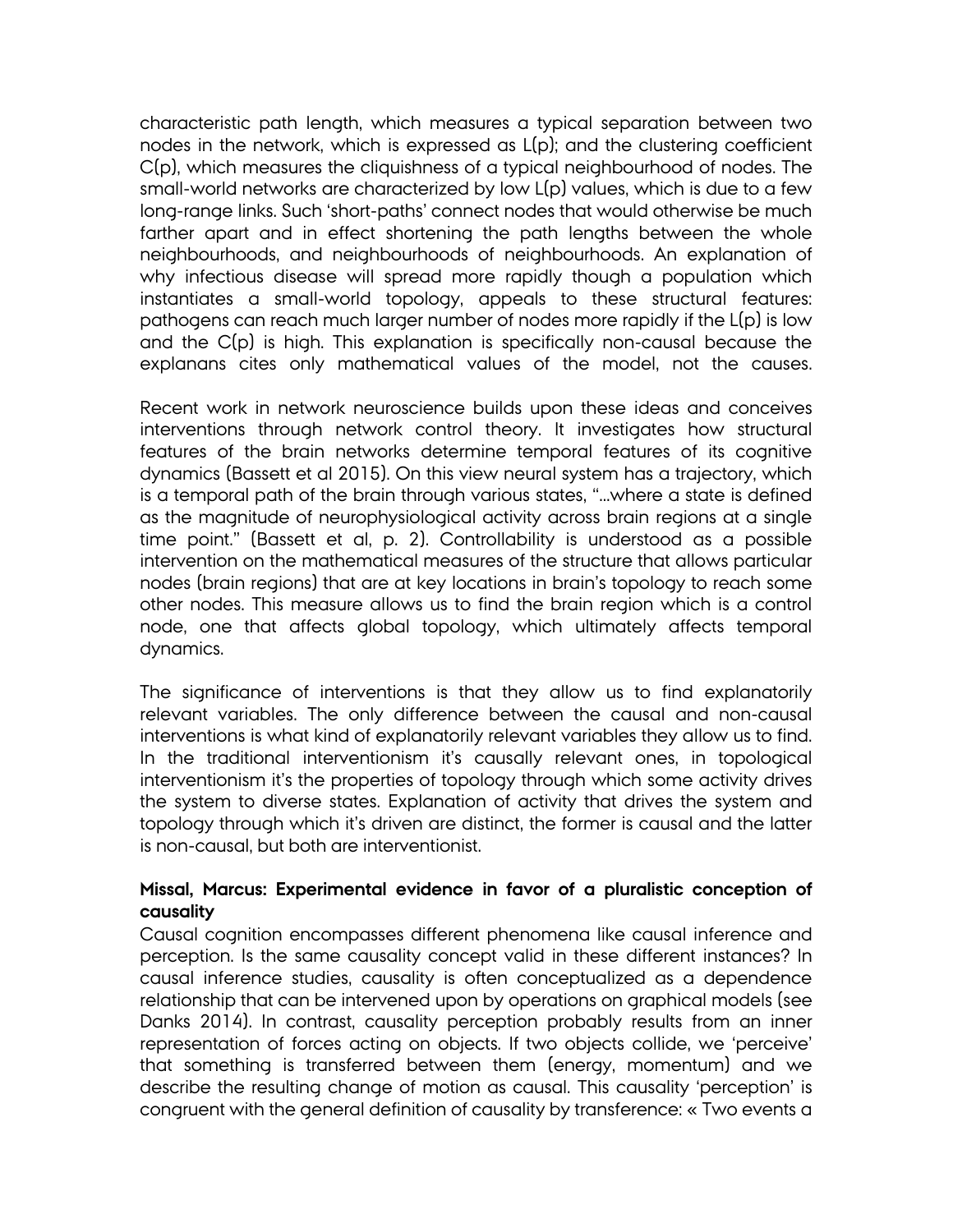and b are causally related in the sense that one is a cause of the other if and only if there exists a conserved quantity  $Q$  of which a particular amount P is transmitted between a and b » (Kistler 1998). The two different conceptions of causality (transference and dependence) are very different and it could be suggested that in fact there is no single causality concept applicable in all domains of cognition. The aim of the present work is to further investigate this discrepancy using the approach of experimental philosophy. Two hypotheses could be distinguished. First, if there is somewhere in the human brain a single 'causality detector', as suggested by Albert Michotte (1946), then it is straightforward to suggest that its output could be shared in the different domains of causal cognition. Second, depending of the context, causal cognition could be based on transference or dependence. In order to test these hypotheses, we recorded eye movements and causality judgments of human observers watching a Michotte collision display. Indeed, when moving objects collide, a representation of physical causality in sensorimotor systems is necessary to guide behavior. Many characteristics of eye movements are not voluntarily controlled. Therefore, eye movements could be used to study the implicit representation of physical causality. We also asked the same observers to verbally state (answering 'yes' or 'no') whether a causal interaction between objects had taken place in the collision display they just watched and followed with the eyes. Surprisingly, we found that the same collision display yielded different responses: oculomotor behavior seems to be guided by physical causality (transference) whereas causality judgments varied on a subject-by-subject basis and as a function of the context (dependence). The higher-level causality concept subjects used to make a judgment did not overlap with the lower-level causality representation that guided behavior. In conclusion, if we accept that experimental psychology experiments could constrain philosophical investigations, our study supports the thesis of the pluralism of causality concepts.

#### **Parkkinen, Veli-Pekka: Genetic causation in developmental and population behavioural genetics**

This talk considers the concept of genetic causation in developmental and population behavioural genetics. The bulk of behavioural genetics research focuses on tracing genetic differences between individuals to differences in psychological phenotypes, providing clues of genetic origins of population wide variation in behavioural and psychological traits. By contrast, developmental behavioural genetics studies how genes dispose individuals to particular psychological phenotypes; the focus is on understanding causes of phenotypes, not phenotypic differences. In this talk it is argued that the population-level and developmental behavioural genetics – the latter understood as the study of determinants of individual phenotypes – employ different underlying concepts of genetic causation, and that confusion may arise when considerations and evidence pertinent to applying one concept are used in a context where the other concept is more appropriate. In the population perspective, genes are conceptualized as candidate actual difference-makers for phenotypes in a given environment: a gene may be said to cause a phenotype in the sense that allelic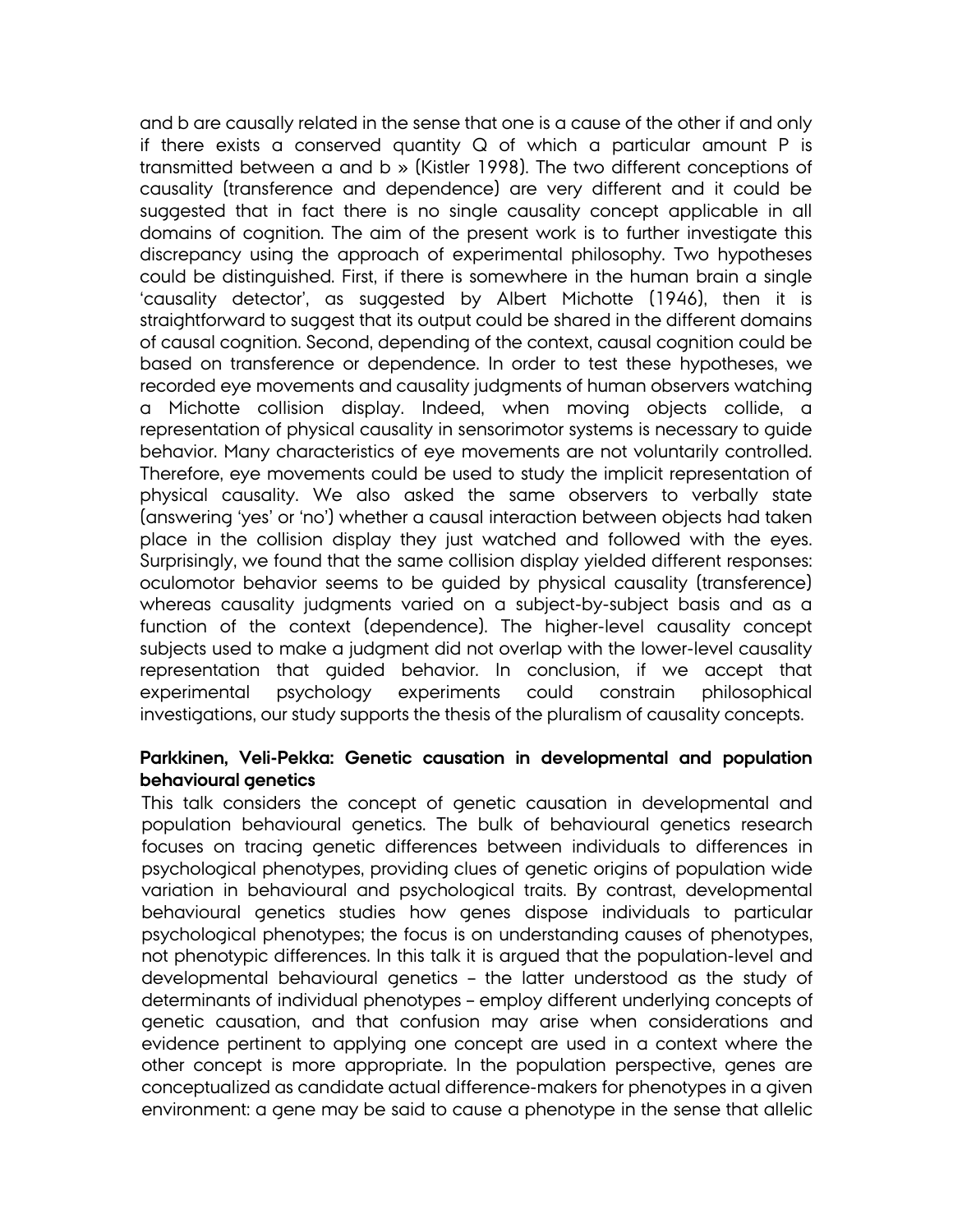differences map to phenotypic differences, and – per hypothesis – intervening to change the proportions of actually observed alleles in a population would change the distribution of the phenotypes. In the developmental perspective, genes cause phenotypes by determining the shape of the developmental landscape, making some phenotypes more accessible than others. The population perspective highlights genetic causes as loci of differences in a given environment, while the developmental perspective highlights "funneling" causation where genes have their influence through biasing development towards particular phenotypes against hypothetically varying environments. There seems to be a simple way of reconciling these perspectives – just think of the influence of genes on development as a mechanistically mediated effect, where genetic differences cause differences in developmentally intermediate physiological phenotypes that map to differences in psychological phenotypes that emerge later. However, this interpretation would ignore a potentially important role of genes in determining the sensitivity of development to environmental variation. Sometimes genetic differences result in phenotypic differences because an allele makes its bearer susceptible to particular environmental effects that, when the environment is present, push development to a path that is not as easily accessible for individuals not carrying the susceptibility allele. It is argued that in order to reconcile the individual and population perspectives, we should conceptualize development as a series of changes in the causal capacities of an organism over time, partly determined by its genetic makeup. Studies on the interaction of rearing environment and serotonin transporter gene promoter polymorphism in moderating depression are used as an example to illustrate these arguments.

# **Popa, Elena Understanding the Causal Asymmetry through Developmental Psychology**

In this paper, I employ experimental data from psychology to connect the asymmetry of causation to the temporal asymmetry from the perspective of causal understanding. In philosophical context, asymmetry is a feature that makes causes have a certain priority over their effects (causes precede their effects and effects can be brought about through their causes, but not the other way around). In psychology this feature can be accounted for in terms of the distinction between causal and diagnostic reasoning (Fenker et al. 2005). My claim is based on recent data on the role of observation and intervention in children's learning of causal structures. The relevant experimental findings pertain to the use of temporal cues in causal learning tasks earlier in development, and to better performance in cases where intervention information is combined with temporal cues (Lagnado & Sloman 2004, McCormack et al. 2014,), I argue that, as far as causal understanding is concerned, the asymmetry of causation can be explained through the temporal asymmetry. On my view, causal understanding follows the developmental pattern where causal relations are in first instance understood through their asymmetric feature, and thus as subject to temporal direction, and later on difference-making information comes in (given that not all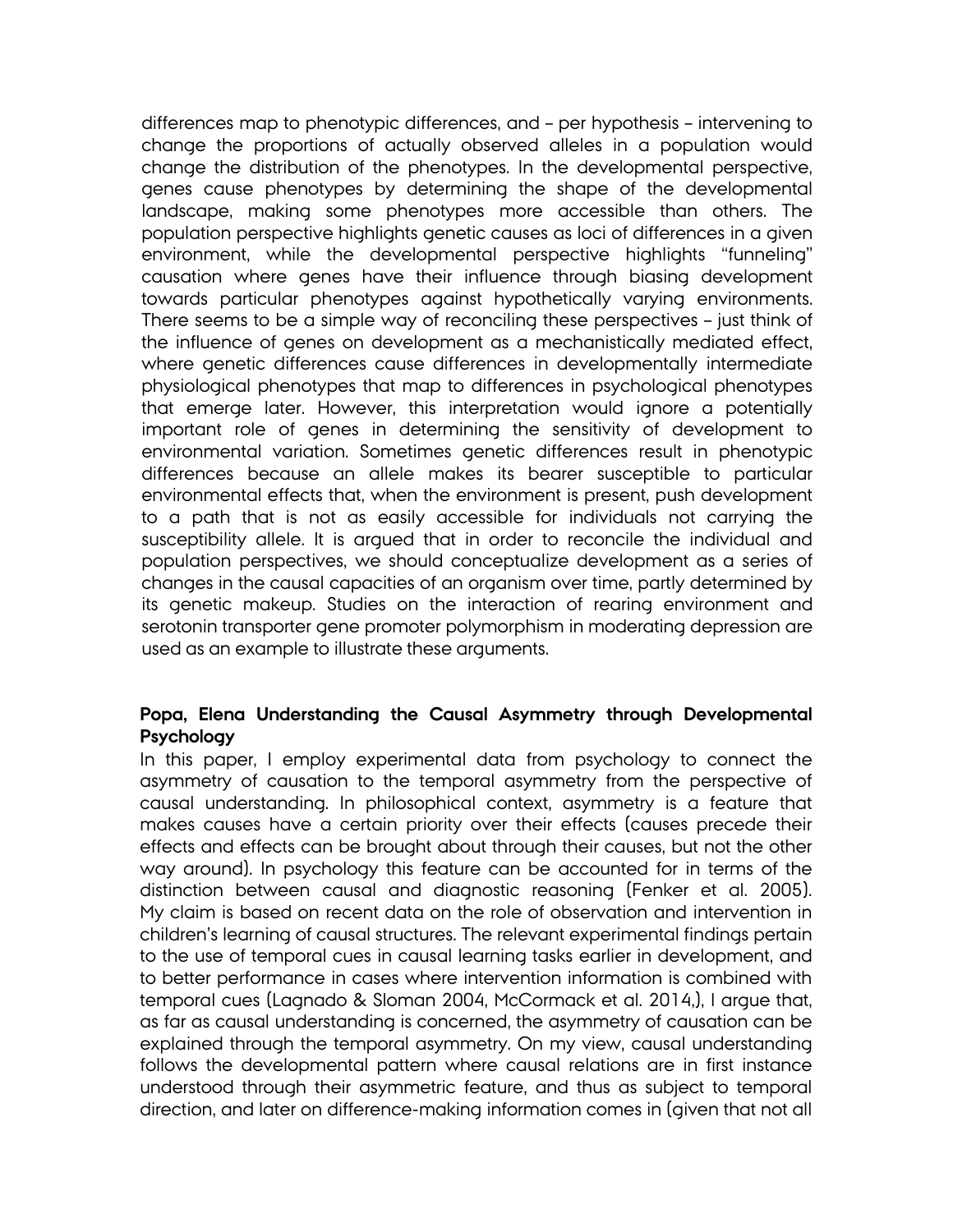claims about temporal sequence result in causal claims - spurious causation cases, for instance). This claim is supported by the fact that in experimental setting whenever interventions are performed, they are subject to a temporal delay (Lagnado & Sloman 2004). From a more general perspective, the two types of evidence for causal claims in psychology under investigation fit the framework of Hall's (2004) distinction between causation as production and causation as difference-making. The former, involving a spatio-temporal process from cause to effect can accommodate temporal evidence as relevant for causal claims, while the latter emphasizes the role of difference-makers (for my purposes, intervention data). I hold that both kinds of evidence can be accommodated, with temporal evidence being understood earlier on. In broader philosophical context, this claim draws a different perspective on the relation between causal understanding and temporal direction. While authors such as Price and Weslake (2009) argue that both temporal direction and the causal asymmetry can be understood through the deliberation situation, my claim is that, rather, the causal asymmetry could be understood through one of the features of the deliberation situation: the fact that all the decisions and acts of the agent are subject to temporal direction. This way, both temporal and intervention evidence for causal claims can be accounted for, with an explanation of people's preference for temporal cues when inferring causally. Furthermore, the reliance on psychological data could deal with one of the problems of equating the causal and temporal asymmetries: simultaneous causation cases. Experimental data (Bramley et al. 2014) shows that people find it more difficult to build their causal claims on simultaneous causation cases. On my view, while simultaneous causation is metaphysically possible, it is more difficult to grasp by causal reasoners.

## **Sprenger, Jan: Foundations for a Probabilistic Theory of Causal Strength**

Causality is usually treated as a qualitative, all-or-nothing concept. However, causal inference in science often requires a quantitative dimension, that is, judgments of causal strength (or causal effect). For instance, regression coefficients in linear models and synaptic weights in connectionist networks can naturally be interpreted as quantifying the strength of a causal relation (Fitelson and Hitchcock, 2011). In the latter case, the concept of causal strength can be used for quantifying the effect of an experimental intervention, or for attributing cognitive abilities to the activity of specific neurons.

The paper assumes a probabilistic account of causal relevance (causes raise the probability of the effects), amended with the manipulability view of causation and Pearl's do-calculus for describing interventions. That is, C is a cause of E if and only if an intervention on C (written do(C)) would change the probability that E takes a certain value. Causal strength is then determined by a directed acyclical graph (DAG) which describes causal dependencies between the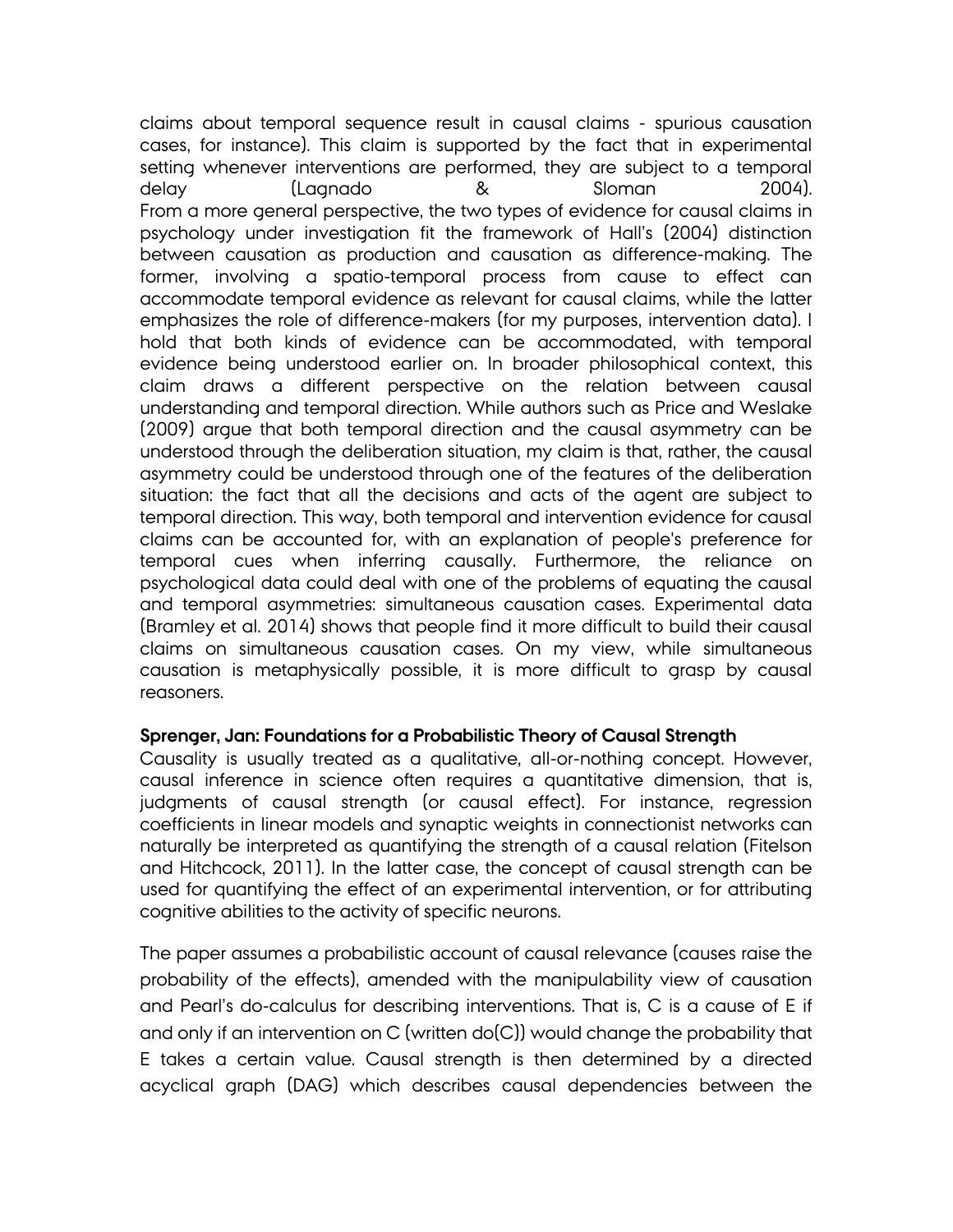relevant variables, and a joint probability distribution of these variables (for forerunners, see Good, 1961; Cheng, 1997). This approach does not only square well with recent theories of causality (Pearl, 2000; Woodward, 2012), but also with statistical measures of effect size, and research on the intersection of probabilistic and causal reasoning (e.g., Sloman and Lagnado, 2015).

The paper proceeds as follows. First, I outline a framework in which different measures of causal strength can be defined and compared. Second, I show that no single measure can capture all intuitive demands on a concept of causal strength. Third, I prove two representation theorems for natural and muchdiscussed measures of causal strength. That is, I show how the measures in question can be derived from a set of plausible adequacy conditions. Below, I state the main results of the paper in an informal way.

Theorem 1 We need a plurality of measures of causal strength. (No measure that is sensitive to probability-raising can satisfy our intuitions about actual causation.) Theorem 2 The Pearl-Suppes measure  $\eta_*(C, E) = p(E|do(C))$  is an adequate measure for describing the degree to which an observed effect can be attributed

to a cause.

Theorem 3 The Eells measure  $\eta_d(C, E) = p(E|do(C)) - p(E|do(-C))$  is an adequate measure for quantifying the predictive value of an intervention and the size of an observed effect.

The paper is primarily descriptive, but to the extent that the adequacy conditions are plausible, it has normative implications for the choice of a measure of causal strength. It is also methodologically innovative in transferring methods from probabilistic reasoning, confirmation theory and theoretical psychology to a quantitative model of causal reasoning (Cheng, 1997; Crupi et al., 2013).

Based on these results, I develop a taxonomy for probabilistic measures of causal strength, argue why the two above measures should be treated as defaults, and dis- cuss an application to the mind and brain sciences: quantifying causal strength in medical psychology. In particular, I demonstrate why the measure of Absolute Risk Reduction (ARR), which corresponds to the Eells measure  $\eta_{cl}$ , should

be preferred to its competitors as a measure of risk reduction for categorical variables (cf. Stegenga, 2015).

# **Wallot, Sebastian: Interaction-dominant vs. component-dominant causation in mind and brain, and their implications for questions of generalization and replication.**

In this paper I want to discuss two views on causation in the sciences that investigate human behavior and neurophysiology. According to Van Orden (2003), the majority of research in those sciences subscribes to the view that the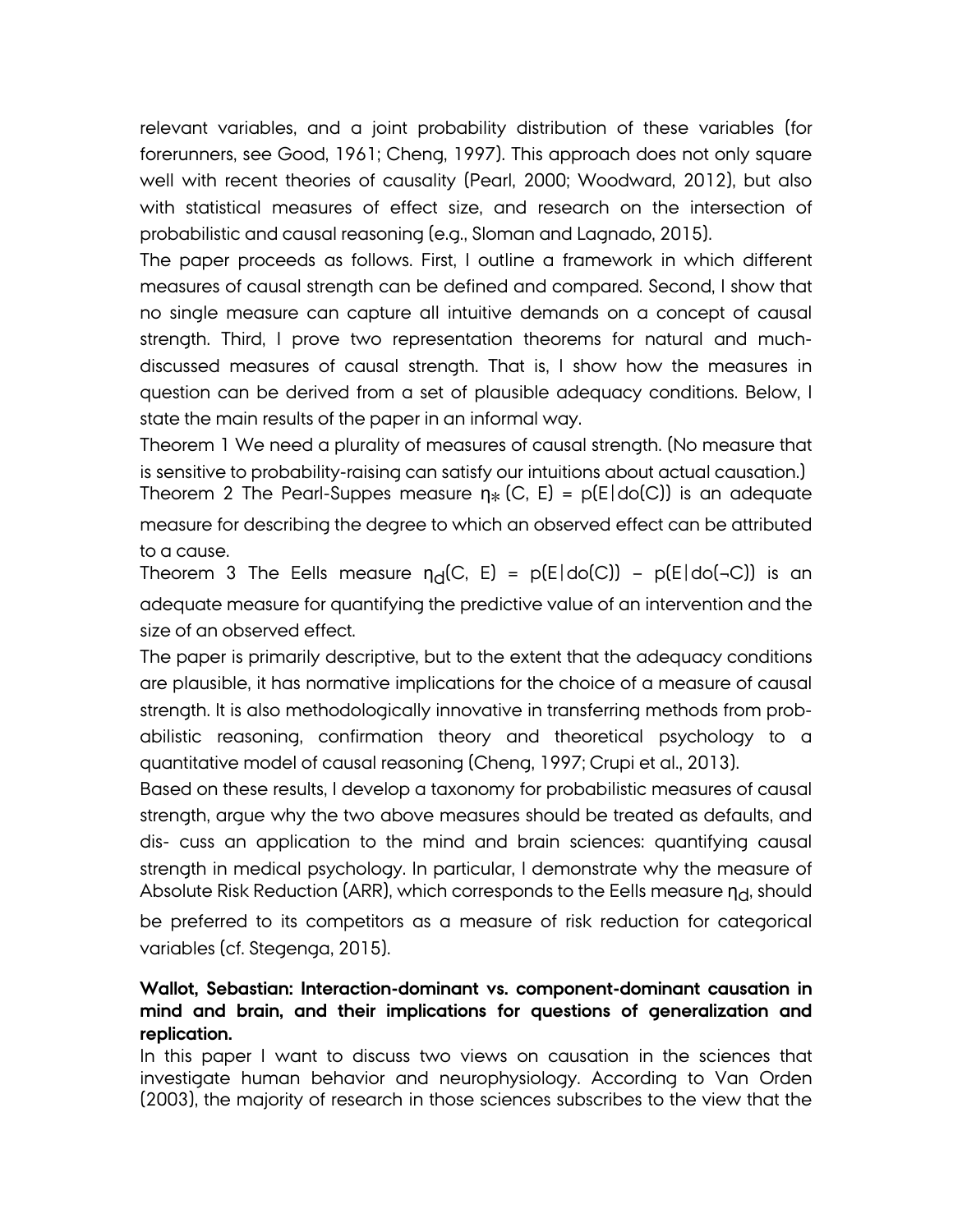dynamics of behavioral and neurophysiological measurements are dominated by a finite set of time-invariant components to which observed variance can be attributed. For example, behavioral and neurophysiological measurements during reading of this abstract can in parts be attributed to distinct memory components (long-term, working, perceptual...) and brain regions/networks. Hence, explaining observed dynamics in brain and behavior means to identify and chart the different components involved. The notion of causation implied here is that mind and brain work in a way so that some input for a participant in an experiment is always mediated by the same components in the same (qualitative) manner to link this input to some measurement – simple feeback loops notwithstanding. The causal chain is hard-assembled. In contrast, from the view of interaction-dominant dynamics such component-causal chains are softassembled. Evidence for such soft-assembled, interacition-dominant causation comes from the pervasiveness of statistical interaction effects (Abraham, 1987) or complexity characteristics (Jensen, 1998) in measures of brain and behavior: For example, when memory functions and brain regions/networks change in their number or function with changes of the input (e.g., reading a random word list instead of this abstract), then this produces a statistical interaction effect, whereby variance in the observed measures cannot be attributed to a specific component (if one assumes that word and paragraphreading are at least somehow comparable activities). In the case of complexity characteristics, such as the presence of turbulence' in measures of brain and behavior, the problem is that variance that ought to come from a specific mental or neurophysiological component cannot be separated from noise characteristics of the observed measure. In effect, it becomes difficult or impossible to isolate component effects in the dynamics of an observed measure. In so far as research in the sciences of mind and brain is confronted with continued interaction effects or complexity characteristics, one can assume that a modeled causal chain of compoments is only soft-assembled, and that any explanation based on this model resides above, and not at the level of the actual, invariant causal architecture that governs dynamics of mind and brain. Moreover, this has implications for quesitons of generalization and replication: Scientists cannot – by default – assume generalization of a causal model to a new measurment situation. Also, interaction dominant dynamics might be an alternative explanation to the current replication-crisis in the behavioral sciences, as some of the failures to replicate reported effects is not necessarily only due to flawed research and data-analysis, but due to an wrong assumption of stability of causal component-chains, namely that they are by default stable over arbitrary changes in time and location.

#### **Wilde, Michael: Extrapolation and mechanisms**

In the context of animal modelling, extrapolation often involves attempting to determine whether a causal claim established in a model organism is also established about the target organism. For example, it may be established that a particular exposure causes cancer in rat models, and the problem is determining